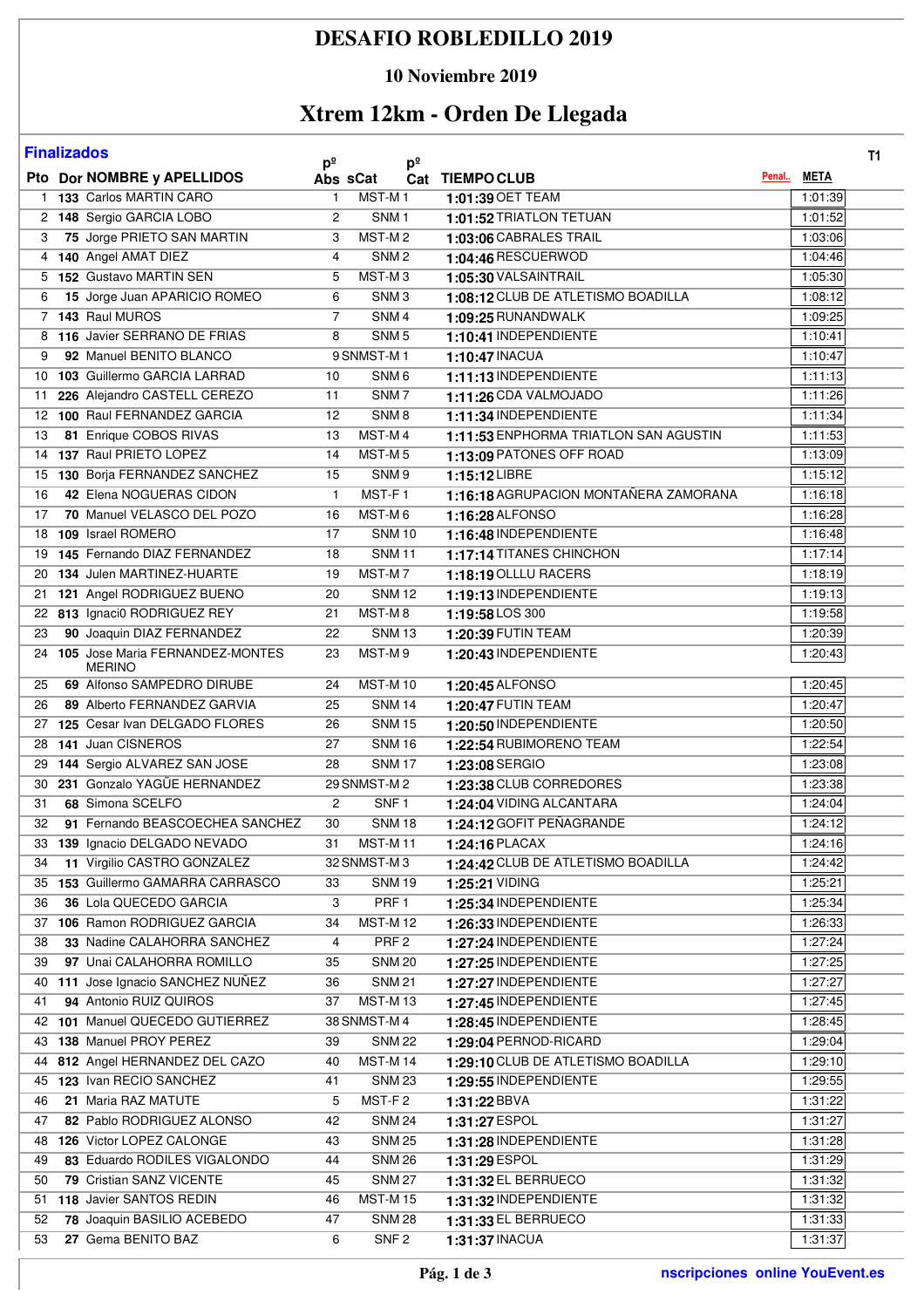## **DESAFIO ROBLEDILLO 2019**

#### **10 Noviembre 2019**

# **Xtrem 12km - Orden De Llegada**

| <b>Finalizados</b> |
|--------------------|
|                    |

| <b>Finalizados</b><br>T <sub>1</sub><br>$p^{\circ}$<br>$p^{\circ}$ |  |                                        |                |                  |  |                                      |             |  |  |  |
|--------------------------------------------------------------------|--|----------------------------------------|----------------|------------------|--|--------------------------------------|-------------|--|--|--|
|                                                                    |  | Pto Dor NOMBRE y APELLIDOS             | Abs sCat       |                  |  | Penal<br>Cat TIEMPOCLUB              | <b>META</b> |  |  |  |
| 54                                                                 |  | 96 Jose Javier RICO MORUECO            | 48             | <b>MST-M16</b>   |  | 1:31:51 INDEPENDIENTE                | 1:31:51     |  |  |  |
| 55                                                                 |  | 59 Laura TARAVILLO DOMINGO             | $\overline{7}$ | MST-F3           |  | 1:32:59 PALESTRA                     | 1:32:59     |  |  |  |
|                                                                    |  | 56 128 Juan Luis FONTAN ALDANA         | 49             | <b>MST-M17</b>   |  | 1:33:04 JUAN LUIS FONTAN ALDANA      | 1:33:04     |  |  |  |
| 57                                                                 |  | 270 Michael MALLERET                   | 50             | <b>MST-M18</b>   |  | 1:34:56 MADRIDTRAILFROGS             | 1:34:56     |  |  |  |
| 58                                                                 |  | 80 Goyo RODRIGUEZ GOMEZ                | 51             | <b>MST-M19</b>   |  | 1:35:31 ENERGY BIKES TRIATLON GETAFE | 1:35:31     |  |  |  |
| 59                                                                 |  | 57 Lucia GILI POZO                     | 8              | SNF <sub>3</sub> |  | 1:35:44 LUCIA                        | 1:35:44     |  |  |  |
| 60                                                                 |  | 151 Pedro LOPEZ HERRERA                | 52             | <b>MST-M20</b>   |  | 1:35:49 UNION DEPORTIVA VEGETARIANA  | 1:35:49     |  |  |  |
| 61                                                                 |  | 142 Olberg Eduardo SANZ ISAZA          | 53             | <b>SNM 29</b>    |  | 1:35:55 RUBIMORENO TEAM              | 1:35:55     |  |  |  |
| 62                                                                 |  | 18 Bruno VALLEJO PALACIOS              | 54             | PRM <sub>1</sub> |  | 1:39:20 TRAILXTREM TEAM              | 1:39:20     |  |  |  |
| 63                                                                 |  | 19 David VALLEJO ORTEGA                | 55             | <b>MST-M21</b>   |  | 1:39:21 TRAILXTREM TEAM              | 1:39:21     |  |  |  |
| 64                                                                 |  | 114 Christophe DOUCHET                 | 56             | <b>MST-M22</b>   |  | 1:40:07 INDEPENDIENTE                | 1:40:07     |  |  |  |
| 65                                                                 |  | 93 Manuel QUINTANA RODRIGUEZ           |                | 57 SNMST-M 5     |  | 1:41:10 INACUA                       | 1:41:10     |  |  |  |
| 66                                                                 |  | 53 Maria Jose MARTIN DIESTRO           |                | 9 SNMST-F1       |  | 1:41:23 LA INACUA                    | 1:41:23     |  |  |  |
| 67                                                                 |  | 110 Francisco BARCIA DE LUIS           |                | 58 SNMST-M 6     |  | 1:41:25 INDEPENDIENTE                | 1:41:25     |  |  |  |
| 68                                                                 |  | 66 Patricia GARCIA DIAZ                | 10             | MST-F4           |  | 1:42:00 VIDING                       | 1:42:00     |  |  |  |
| 69                                                                 |  | 67 Joana MESTRE VEIGA                  | 11             | SNF <sub>4</sub> |  | 1:42:03 VIDING                       | 1:42:03     |  |  |  |
| 70                                                                 |  | 84 Alberto ALAMINOS FERNANDEZ          | 59             | <b>MST-M23</b>   |  | 1:42:20 FOROFOS DEL RUNNING          | 1:42:20     |  |  |  |
| 71                                                                 |  | 95 Cristian PEREZ VALLE                | 60             | <b>SNM 30</b>    |  | 1:43:17 INDEPENDIENTE                | 1:43:17     |  |  |  |
| 72                                                                 |  | 12 Javier LOPEZ MINGO                  | 61             | <b>MST-M24</b>   |  | 1:43:26 CLUB DE ATLETISMO BOADILLA   | 1:43:26     |  |  |  |
| 73                                                                 |  | 40 Maria FERNANDEZ DOMINGUEZ           | 12             | MST-F5           |  | 1:43:44 INDEPENDIENTE                | 1:43:44     |  |  |  |
| 74                                                                 |  | 10 Isabel GRAVALOS MORENO              | 13             | MST-F6           |  | 1:43:49 CLUB DE ATLETISMO BOADILLA   | 1:43:49     |  |  |  |
| 75                                                                 |  | 29 Eva ALADRO FRANCISCO                | 14             | MST-F7           |  | 1:43:52 INDEPENDIENTE                | 1:43:52     |  |  |  |
| 76                                                                 |  | 113 Alberto RODRIGUEZ GARCIA           | 62             | <b>MST-M25</b>   |  | 1:44:17 INDEPENDIENTE                | 1:44:17     |  |  |  |
| 77                                                                 |  | 39 Ana GAÑAN MEGIAS                    | 15             | MST-F8           |  | 1:44:21 INDEPENDIENTE                | 1:44:21     |  |  |  |
| 78                                                                 |  | 74 Nicolas DESCAMPS                    | 63             | <b>MST-M26</b>   |  | 1:45:24 CA LA ESPERENZA              | 1:45:24     |  |  |  |
| 79                                                                 |  | 71 Carlos Javier RUIZ CRESPO           | 64             | <b>MST-M27</b>   |  | 1:45:27 ATROCHE                      | 1:45:27     |  |  |  |
| 80                                                                 |  | 112 Daniel TARDON FERNANDEZ            | 65             | <b>SNM 31</b>    |  | 1:45:31 INDEPENDIENTE                | 1:45:31     |  |  |  |
| 81                                                                 |  | 77 Jose Luis ORTIZ GOMEZ               | 66             | <b>MST-M28</b>   |  | 1:45:39 CLUB ATLETISMO SESEÑA        | 1:45:39     |  |  |  |
| 82                                                                 |  | 54 Deborah GARCIA RUBIO                | 16             | SNF <sub>5</sub> |  | 1:45:47 LA TAPIA MADRID              | 1:45:47     |  |  |  |
| 83                                                                 |  | 115 Nicolas POUSSIELGUE                | 67             | <b>SNM32</b>     |  | 1:46:15 INDEPENDIENTE                | 1:46:15     |  |  |  |
| 84                                                                 |  | 107 Jose Luis GONZALEZ CENTURION       | 68             | <b>MST-M29</b>   |  | 1:47:04 INDEPENDIENTE                | 1:47:04     |  |  |  |
| 85                                                                 |  | 86 Jacinto MARCELO BEJARANO            | 69             | <b>MST-M30</b>   |  | 1:47:08 FUENLA JOVEN                 | 1:47:08     |  |  |  |
| 86                                                                 |  | 88 Ricardo GONZALEZ CENTURION          | 70             | <b>SNM33</b>     |  | 1:47:09 FUENLAJOVEN                  | 1:47:09     |  |  |  |
| 87                                                                 |  | 28 Maribel VISCIONE GIMENEZ            |                | 17 SNMST-F2      |  | 1:48:25 INACUA                       | 1:48:25     |  |  |  |
|                                                                    |  | 88 150 David PACHECO RODRIGUEZ         | 71             | <b>MST-M31</b>   |  | 1:49:01 TUPANGA                      | 1:49:01     |  |  |  |
| 89                                                                 |  | 22 Maria GALLEGO CAPDEVIA              | 18             | SNF <sub>6</sub> |  | 1:49:03 CACHIPORRAS TEAM             | 1:49:03     |  |  |  |
| 90                                                                 |  | 23 Noelia GONZALEZ                     | 19             | SNF <sub>7</sub> |  | 1:49:06 CACHIPORRAS TEAM             | 1:49:06     |  |  |  |
|                                                                    |  | 91 132 Jose Vicente RODRIGUEZ MOGUERZA |                | 72 SNMST-M7      |  | 1:49:34 MOGUERZA POWER               | 1:49:34     |  |  |  |
|                                                                    |  | 92 212 Maria Pilar LOZANO LUCAS        | 20             | MST-F9           |  | 1:51:02 INDEPENDIENTE                | 1:51:02     |  |  |  |
| 93                                                                 |  | 2 Isabel MANCEBO AANCHEZ               | 21             | MST-F10          |  | 1:51:25 ARELGO SPORTS TEAM           | 1:51:25     |  |  |  |
| 94                                                                 |  | 30 Ariane PIGNARD                      | 22             | SNF <sub>8</sub> |  | 1:51:27 INDEPENDIENTE                | 1:51:27     |  |  |  |
|                                                                    |  | 95 104 Miguel NAVARRO GARCIA           | 73             | <b>SNM 34</b>    |  | 1:52:05 INDEPENDIENTE                | 1:52:05     |  |  |  |
| 96                                                                 |  | 72 Roberto GIMENEZ GIMENEZ             | 74             | <b>MST-M32</b>   |  | 1:54:26 BLANCO FACIL                 | 1:54:26     |  |  |  |
| 97                                                                 |  | 62 Mariola FERNANDEZ CARBAJO           |                | 23 SNMST-F3      |  | 1:55:11 TIERRA TRAGAME               | 1:55:11     |  |  |  |
| 98                                                                 |  | 7 Mari Carmen MARTIN JIMENEZ           |                | 24 SNMST-F 4     |  | 1:55:12 CLUB DE ATLETISMO BOADILLA   | 1:55:12     |  |  |  |
| 99                                                                 |  | 55 Iliana Esther GOITIA                | 25             | SNF <sub>9</sub> |  | 1:55:23 LA TAPIA MADRID              | 1:55:23     |  |  |  |
| 100                                                                |  | 9 Leonida MATA MEZQUITA                | 26             | <b>MST-F11</b>   |  | 1:55:28 CLUB DE ATLETISMO BOADILLA   | 1:55:28     |  |  |  |
|                                                                    |  | 6 Adriana REYES MARTIN                 | 27             | <b>SNF10</b>     |  | 1:56:12 CLUB DE ATLETISMO BOADILLA   | 1:56:12     |  |  |  |
| 101                                                                |  | 16 Alejandro REYES PECHARROMAN         |                | 75 SNMST-M 8     |  | 1:56:22 CLUB DE ATLETISMO BOADILLA   | 1:56:22     |  |  |  |
| 102<br>103                                                         |  | 13 Juan CASTILLO COUSO                 |                | 76 SNMST-M 9     |  | 1:56:24 CLUB DE ATLETISMO BOADILLA   | 1:56:24     |  |  |  |
|                                                                    |  | 56 Mamen DOÑORO MARTIN                 |                |                  |  |                                      |             |  |  |  |
| 104                                                                |  |                                        | 28             | <b>MST-F12</b>   |  | 1:57:52 LA TRIBU                     | 1:57:52     |  |  |  |
| 105                                                                |  | 49 Encarnacion SANCHEZ MOLINERO        | 29             | <b>MST-F13</b>   |  | 1:57:54 INDEPENDIENTE                | 1:57:54     |  |  |  |
| 106                                                                |  | 41 Nuria DIAZ-BLANCO SANJUAN           | 30             | <b>SNF11</b>     |  | 1:59:45 INDEPENDIENTE                | 1:59:45     |  |  |  |